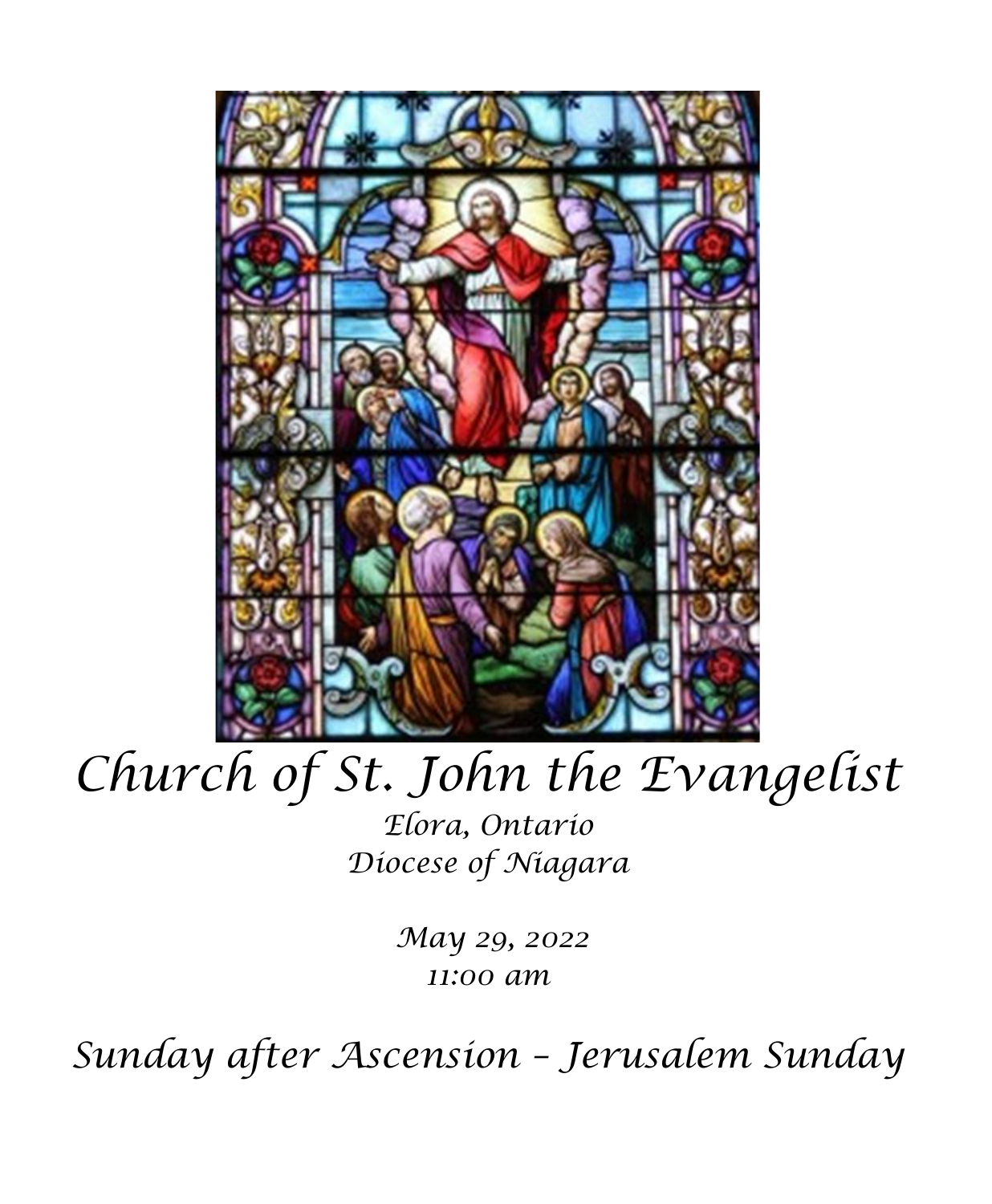# **Sunday after Ascension – Jerusalem Sunday May 29, 2022**

#### **11:00 am Choral Eucharist (BCP)**

*Prayer books are available on the shelf in the transept aisle if you with to use one. This service is live-streamed from St. John's. Welcome to an in-person service at St. John's. Please keep your physical distance where possible. Wear a good fitting face mask. Use the hand sanitizer provided.*

------------------------------------------------------------

 *St. John's church sits on the traditional unceded territories of the Attawandaron, Mississauga, and Haudenosaunee First Nations. These lands are covered by the Between the Lakes Treaty and the Haldemand land grant. These lands are also part of The Dish With One Spoon Treaty, all subsequent newcomers have been invited into this treaty in the spirit of peace, friendship and respect. Today this land is home to many diverse Inuit, Metis and First Nations peoples.* 

#### **Mass Setting Missa Ascendens Christus in altum** Tomas Luis de Victoria

**Introit Ascendens Christus in altum** According and Aleotti Raffaella Aleotti **Raffaella** Aleotti

#### **Hymn 247 Hail the Day that Seems Him Rise** (vv 1,2,3)

| Hail the day that sees him rise, alleluia!           | There for him high triumph waits; alleluia! |
|------------------------------------------------------|---------------------------------------------|
| to his throne above the skies alleluia!              | lift your heads eternal gates; alleluia!    |
| Christ, the Lamb for sinners given, alleluia! enters | he hath conquered death and sin; alleluia!  |
| now the highest heaven! Alleluia!                    | take the King of glory in. Alleluia!        |

*Highest heaven its Lord receives, alleluia! yet he loves the earth he leaves; alleluia! though returning to his throne, alleluia! still he calls the world his own. Alleluia!*

#### **THE COLLECT FOR PURITY**

*Celebrant:* ALMIGHTY God, unto whom all hearts be open, all desires known, and from whom no secrets are hid: Cleanse the thoughts of our hearts by the inspiration of thy Holy Spirit, that we may perfectly love thee, and worthily magnify thy holy Name; through Christ our Lord. **Amen.**

*(congregation may be seated or kneel)* **SUMMARY OF THE LAW**

*Celebrant:* OUR Lord Jesus Christ said: Hear O Israel, The Lord our God is one Lord; and thou shalt love the Lord thy God with all thy heart, and with all thy soul, and with all thy mind,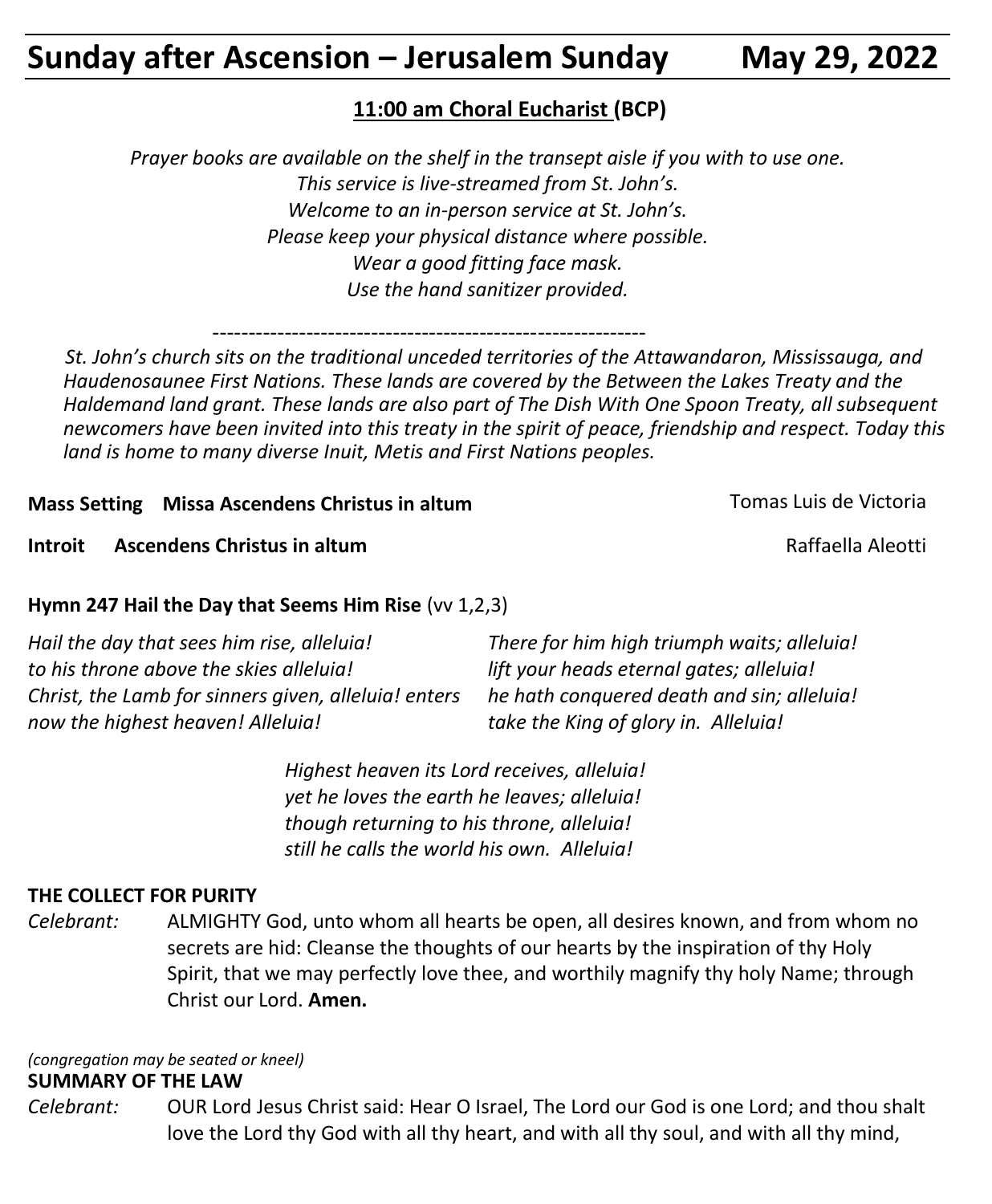and with all thy strength. This is the first and great commandment. And the second is like unto it:

Thou shalt love thy neighbour as thyself. On these two commandments hang all the Law and the Prophets.

#### *People:* **Lord, have mercy upon us, and write both these thy laws in our hearts, we beseech thee.**

**Kyrie** (choir)

Lord, have mercy upon us. Christ, have mercy upon us. Lord, have mercy upon us.

**GLORIA** Merbecke

#### *(congregation please stand)*

Glory be to God on high, and in earth peace, good will towards all. We praise thee, we bless thee, we worship thee, we glorify thee, we give thanks to thee for thy great glory, O Lord God, heavenly King, God the Father Almighty.

O Lord, the only-begotten Son, Jesu Christ; O Lord God, Lamb of God, Son of the Father, that takest away the sin of the world, have mercy upon us. Thou that takest away the sin of the world, receive our prayer. Thou that sittest at the right hand of God the Father, have mercy upon us.

For thou only art holy; thou only art the Lord; thou only, O Christ, with the Holy Ghost, art most high in the glory of God the Father. **Amen.**

#### **COLLECT**

- *Celebrant:* O God the King of Glory, who hast exalted thine only Son Jesus Christ with great triumph unto thy kingdom in heaven: We beseech thee, leave us not comfortless; but send to us thine Holy Ghost to comfort us, and exalt us unto the same place whither our Saviour Christ is gone before; who liveth and reigneth with thee and the Holy Ghost, one God, world without end.
- *People:* **Amen.**

### **Reading Acts 1.1-11**

In the first book, Theophilus, I wrote about all that Jesus did and taught from the beginning until the day when he was taken up to heaven, after giving instructions through the Holy Spirit to the apostles whom he had chosen. After his suffering he presented himself alive to them by many convincing proofs, appearing to them over the course of forty days and speaking about the kingdom of God. While staying with them, he ordered them not to leave Jerusalem, but to wait there for the promise of the Father. 'This', he said, 'is what you have heard from me; for John baptized with water, but you will be baptized with the Holy Spirit not many days from now.'

So when they had come together, they asked him, 'Lord, is this the time when you will restore the kingdom to Israel?' He replied, 'It is not for you to know the times or periods that the Father has set by his own authority. But you will receive power when the Holy Spirit has come upon you; and you will be my witnesses in Jerusalem, in all Judea and Samaria, and to the ends of the earth.' When he had said this, as they were watching, he was lifted up, and a cloud took him out of their sight. While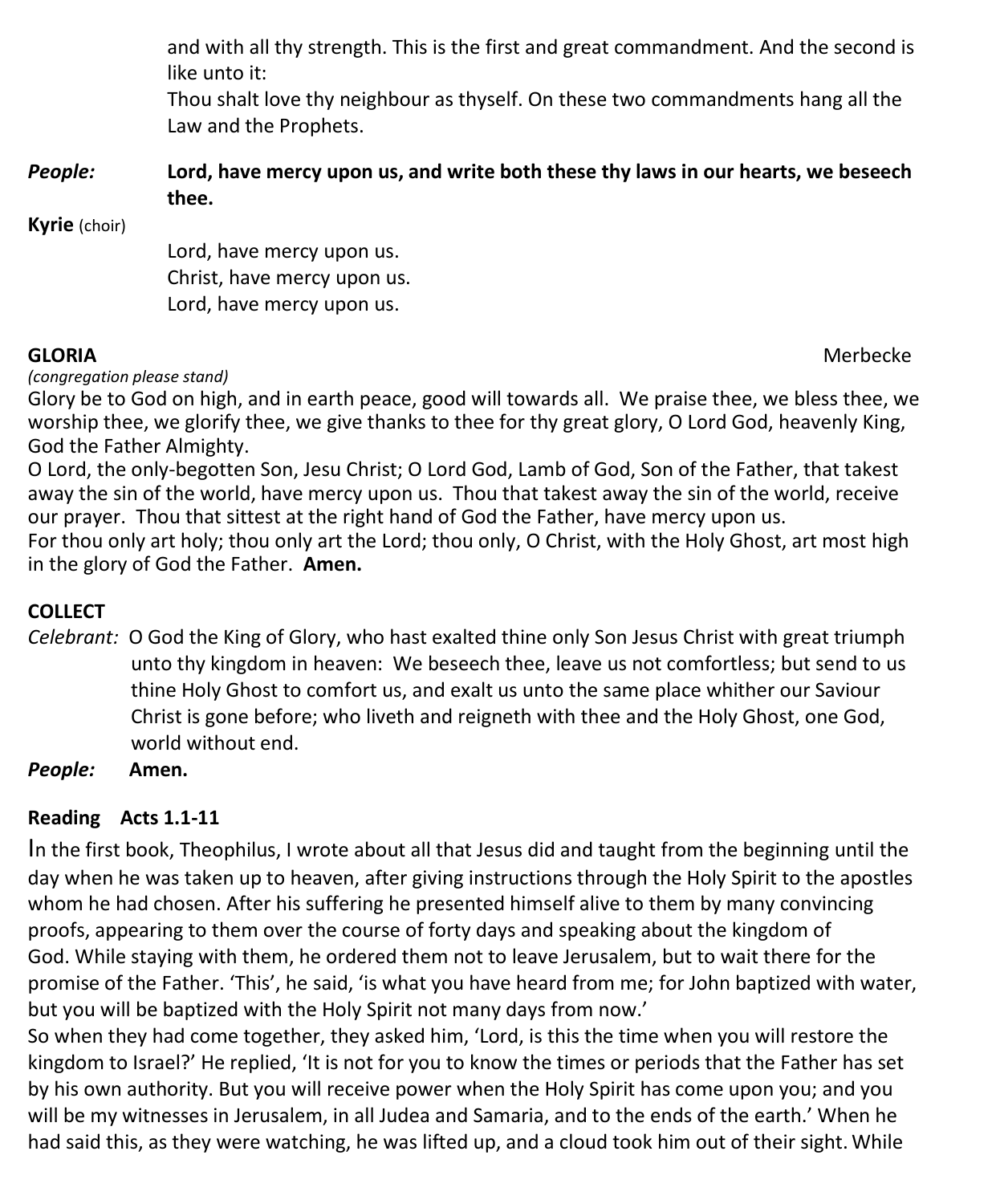he was going and they were gazing up towards heaven, suddenly two men in white robes stood by them. They said, 'Men of Galilee, why do you stand looking up towards heaven? This Jesus, who has been taken up from you into heaven, will come in the same way as you saw him go into heaven.'

#### **Psalm 47** *(plainchant)*

O clap your hands together, all ye peoples; o sing unto God with the voice of melody. For the Lord Most High is to be feared; he is a great King over all the earth. He subdued the peoples under us, and the nations under our feet. He chose our heritage for us, even the glorious land of Jacob, whom he loved. God is gone up with a merry noise, the Lord with the sound of the trumpet. O sing praises, sing praises unto our God; O sing praises, sing praises unto our King. For God is the King of all the earth; sing ye praises with understanding. God reigneth over the nations: God sitteth upon his holy throne. The princes of the peoples are gathered together, with the people of the God of Abraham; For the rulers of the earth belong unto God; he is very highly exalted.

*(please stand)* **GOSPEL**  *Reader:*The Lord be with you. *People:* **And with thy spirit.** *Reader:* The Holy Gospel is written in the 24<sup>th</sup> chapter of the gospel according to Luke beginning at the 44<sup>th</sup> verse. *People:* **Glory be to thee, O Lord.** Then he said to them, 'These are my words that I spoke to you while I was still with you—that everything written about me in the law of Moses, the prophets, and the psalms must be fulfilled.' Then he opened their minds to understand the scriptures, and he said to them, 'Thus it is written, that the Messiah is to suffer and to rise from the dead on the third day, and that repentance and forgiveness of sins is to be proclaimed in his name to all nations, beginning from Jerusalem. You are witnesses of these things. And see, I am sending upon you what my Father promised; so stay here in the city until you have been clothed with power from on high.' Then he led them out as far as Bethany, and, lifting up his hands, he blessed

them. While he was blessing them, he withdrew from them and was carried up into heaven. And they worshipped him, and returned to Jerusalem with great joy; and they were continually in the temple blessing God.

The Gospel of Christ.

#### *People:* **Praise be to thee, O Christ.**

*Celebrant:* I BELIEVE in one God

*People:* **the Father Almighty, Maker of heaven and earth, and of all things visible and invisible:**

> **And in one Lord Jesus Christ, the only begotten Son of God, begotten of the Father before all worlds; God, of God; light, of light; very God, of very God; begotten, not made; being of one substance with the Father; through whom all things were made:**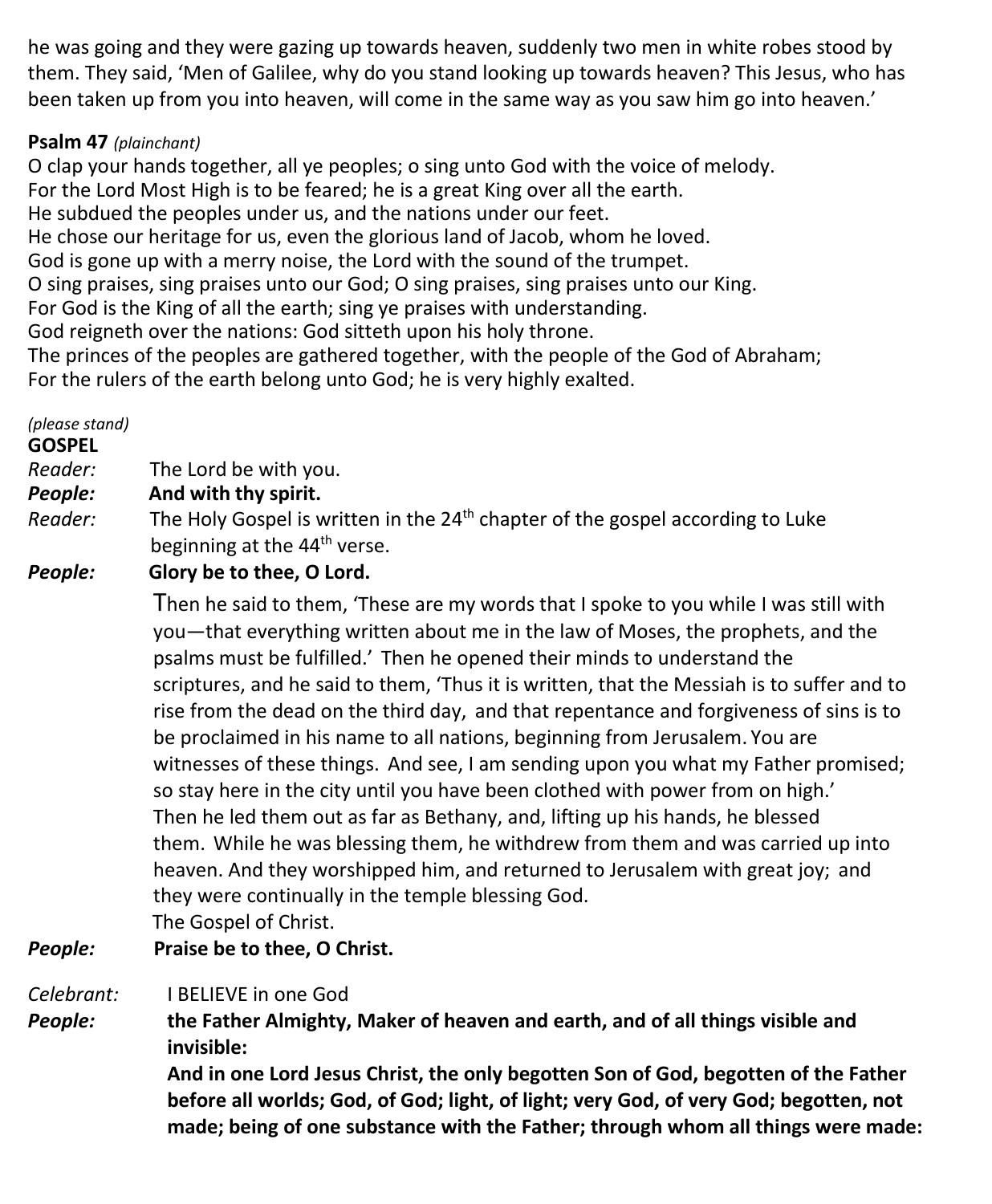**who for us and for our salvation came down from heaven, and was incarnate by the Holy Ghost of the Virgin Mary, and was made man, and was crucified also for us under Pontius Pilate. He suffered and was buried, and the third day he rose again according to the Scriptures, and ascended into heaven, and sitteth on the right hand of the Father. And he shall come again with glory to judge both the quick and the dead: whose kingdom shall have no end.**

**And I believe in the Holy Ghost, the Lord, the Giver of life, who proceedeth from the Father and the Son, who with the Father and the Son together is worshipped and glorified, who spake by the prophets. And I believe one, holy, catholic, and apostolic church. I acknowledge one baptism for the remission of sins. And I look for the resurrection of the dead, and the life of the world to come. Amen.**

#### **Hymn 278 Jerusalem the Golden** (vv 1,3,4)

| Jerusalem the golden, with milk and honey blessed,                                                       | There is the throne of David, and there,                       |
|----------------------------------------------------------------------------------------------------------|----------------------------------------------------------------|
| beneath thy contemplation                                                                                | from care released, the shout of them that triumph,            |
| sink heart and voice oppressed.                                                                          | the song of them that feast;<br>and they who with their leader |
| I know not, O I know not what joys await us there,<br>what radiancy of glory, what bliss beyond compare. |                                                                |
|                                                                                                          | have conquered in the fight,                                   |
|                                                                                                          | forever and forever are clad in robes of white.                |

*O sweet and blessed country, the home of God's elect; O dear and future vision, that eager hearts expect: even now by faith we see thee, even here thy walls discern; to thee our thoughts are kindled; for thee our spirits yearn.*

#### **SERMON** Rev'd Canon Paul Walker

#### **Anthem** God is Gone Up **Geometry General Contract Contract Contract Contract Contract Contract Contract Contract Contract Contract Contract Contract Contract Contract Contract Contract Contract Contract Contract Contrac**

#### **PREPARATION OF THE GIFTS**

During the Anthem the Celebrant prepares the elements for Communion.

*"Seeing that we have a great high priest that is passed into the heavens, Jesus the Son of God, let us come boldly unto the throne of grace, that we may obtain mercy and find grace to help in the time of need." (Hebrews 4:14,16)*

#### **PRAYERS**

Almighty and everliving God, who by thy holy Apostle hast taught us to make prayers and supplications, and to give thanks, for all people: We humbly beseech thee most mercifully to accept our alms and oblations, and to receive these our prayers, which we offer unto thy Divine Majesty; beseeching thee to inspire continually the universal Church with the spirit of truth, unity, and concord: And grant that all they that do confess thy holy Name may agree in the truth of thy holy Word, and live in unity and godly love.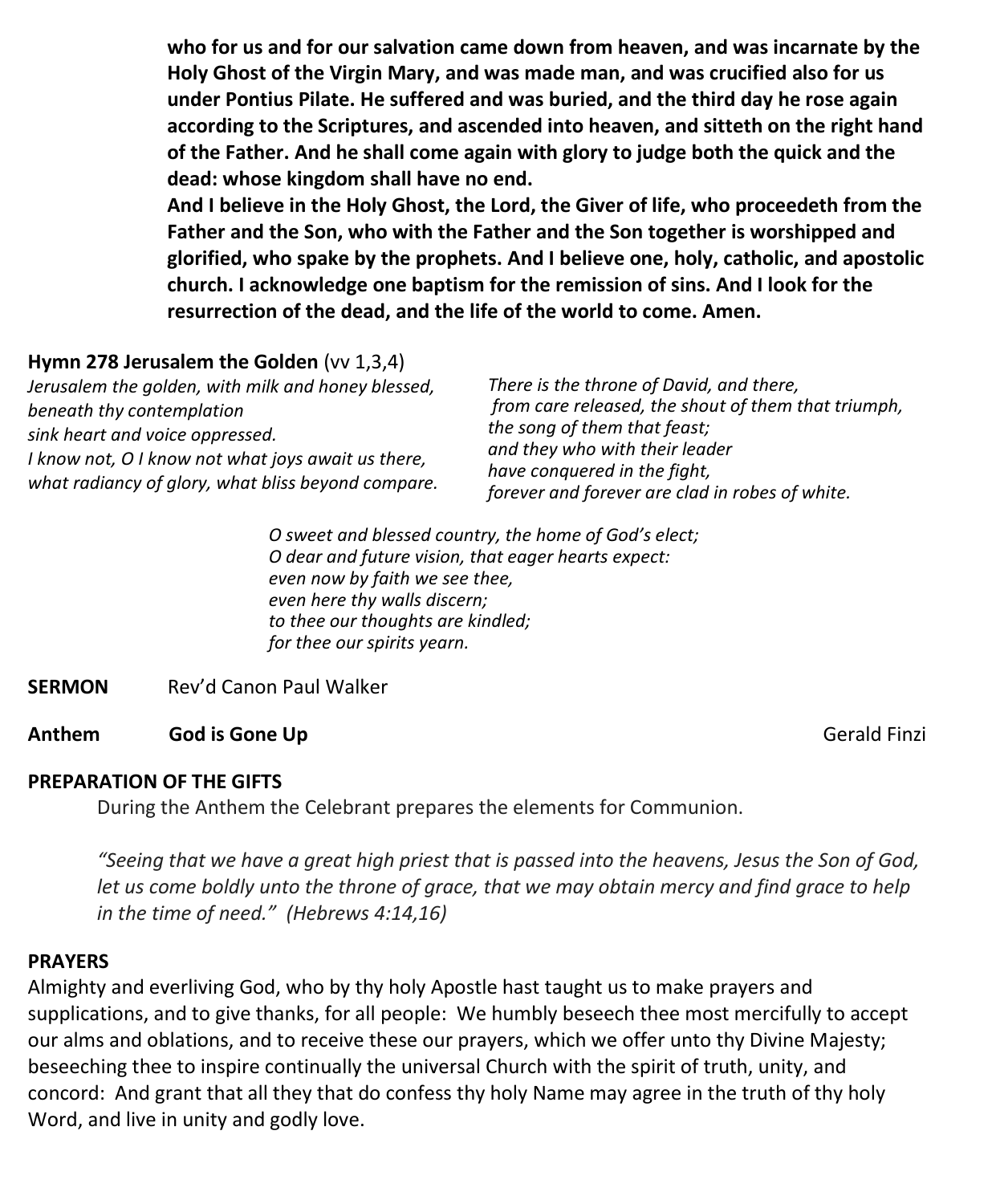We beseech thee also to lead all nations in the way of righteousness; and so to guide and direct their governors and rulers, that thy people may enjoy the blessings of freedom and peace: And grant unto thy servant *ELIZABETH* our Queen, and to all that are put in authority under her, that they may truly and impartially administer justice, to the maintenance of thy true religion and virtue.

Give grace, O heavenly Father, all Bishops, Priests and Deacons, and specially to thy servant Susan, our Bishop, that they may both by their life and doctrine set forth thy true and living Word, and rightly and duly administer thy holy Sacraments: Prosper, we pray thee, all those who proclaim the Gospel of thy kingdom among the nations: And to all thy people give thy heavenly grace, and specially to this congregation here present, that, with meek heart and due reverence they may hear and receive thy holy Word; truly serving thee I holiness and righteousness all the days of their life.

And we most humbly beseech thee of thy goodness, O Lord, to comfort and succour all them, who in this transitory life as in trouble, sorrow, need, sickness, or any other adversity, *especially those for whom our prayers are desired.*

We remember before thee, O Lord, all t hy servants departed this life in thy faith and fear: and we bless thy holy Name for all who in life and death have glorified thee; beseeching thee to give us grace that, rejoicing in their fellowship, we may follow their good examples, and with them be partakers of thy heavenly kingdom.

Grant this, O Father, for Jesus Christ's sake, our only Mediator and Advocate, to whom, with thee and the Holy Ghost, be all honour and glory, world without end. **Amen.**

#### **CONFESSION AND ABSOLUTION**

*Leader:* YE that do truly and earnestly repent you of your sins, and are in love and charity with your neighbours, and intend to lead the new life, following the commandments of God, and walking from henceforth in his holy ways: draw near with faith, and take this holy sacrament to your comfort; and make your humble confession to Almighty God.

*Celebrant:* ALMIGHTY God,

- *All:* **Father of our Lord Jesus Christ, maker of all things, judge of all people: we acknowledge and confess our manifold sins and wickedness, which we from time to time most grievously have committed, by thought, word, and deed, against thy divine majesty. We do earnestly repent, and are heartily sorry for these our misdoings. Have mercy upon us, most merciful Father; for thy Son our Lord Jesus Christ's sake, forgive us all that is past; and grant that we may ever hereafter serve and please thee in newness of life, to the honour and glory of thy Name; through Jesus Christ our Lord. Amen.**
- *Celebrant:* ALMIGHTY God, our heavenly Father, who of his great mercy hath promised forgiveness of sins to all them that with hearty repentance and true faith turn unto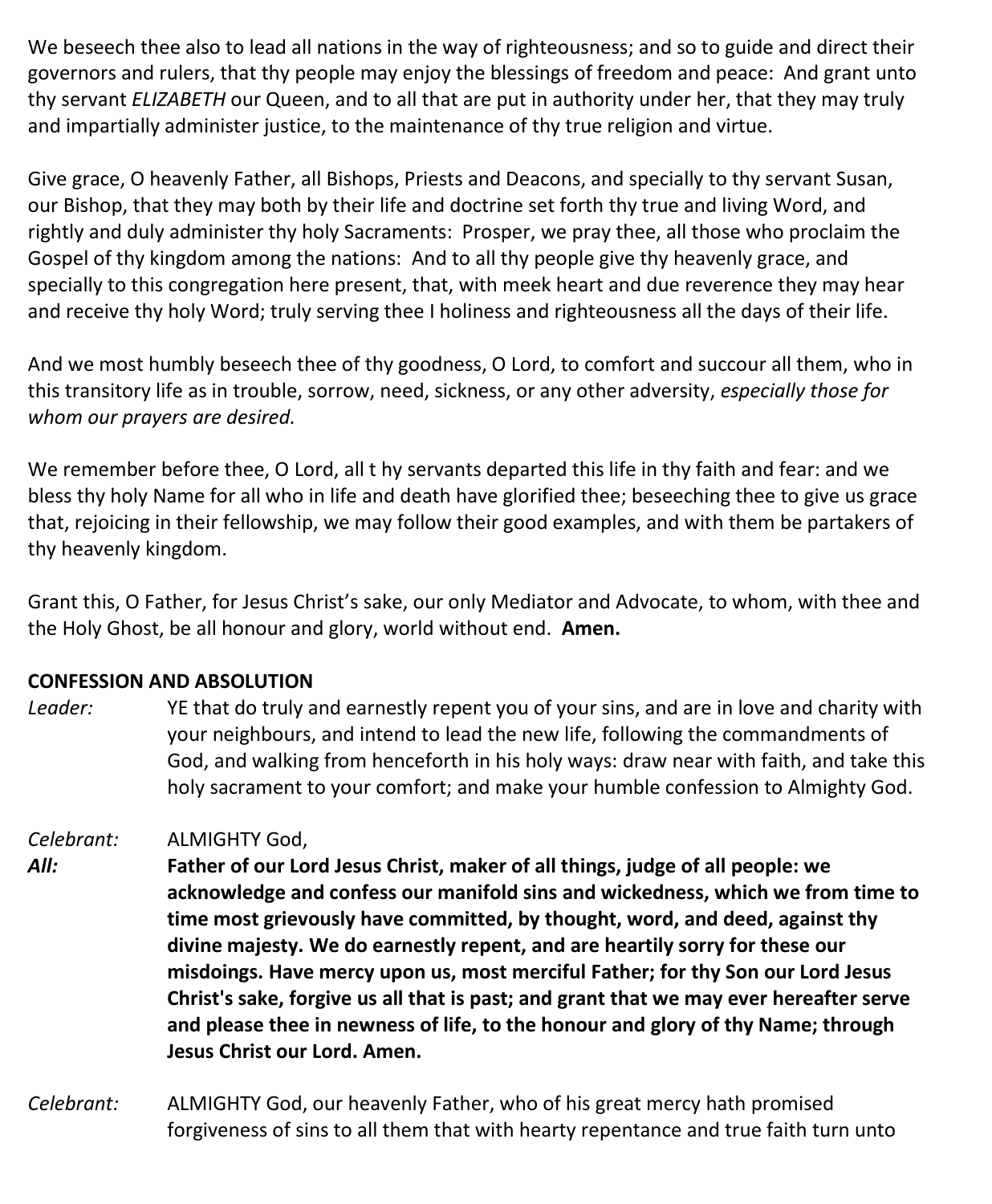him: have mercy upon you; pardon and deliver you from all your sins; confirm and strengthen you in all goodness; and bring you to everlasting life; through Jesus Christ our Lord.

#### *All:* **Amen.**

*Leader:* Hear what comfortable words our Saviour Christ saith unto all that truly turn to him: Come unto me all that labour and are heavy laden, and I will refresh you. - *Matthew 11:28* God so loved the world, that he gave his only begotten Son, to the end that all that believe in him should not perish, but have eternal life. - *John 3:16.* Hear also what Saint Paul saith: This is a true saying, and worthy of all to be received, that Christ Jesus came into the world to save sinners. - *1 Timothy 1:15.* Hear also what Saint John saith.

If any one sin, we have an Advocate with the Father, Jesus Christ the righteous; and he is the propitiation for our sins. - *1 St John 2:1, 2*.

#### **THANKSGIVING AND CONSECRATION**

*(Choir stand) Celebrant:* The Lord be with you; *Choir:* And with thy spirit. Celebrant: Lift up your hearts; *Choir:* We lift them up unto the Lord. Celebrant*:* Let us give thanks unto our Lord God; *Choir*: It is meet and right so to do. Celebrant*:* It is very meet, right, and our bounden duty that we should at all times and in all places give thanks unto thee, O Lord, Holy Father, Almighty, Everlasting God, Creator and preserver of all things. Through thy most dearly beloved Son Jesus Christ our Lord; who after his most glorious Resurrection manifestly appeared to all his Apostles, and in their sight ascended up into heaven to prepare a place for us; that where he is, thither we might also ascend, and reign with him in glory. Therefore with Angels and Archangels, and with the whole company of heaven, we laud and magnify thy glorious Name; evermore praising thee and saying: *Choir* **Holy, Holy, Holy, Lord God of hosts,**  heaven and earth are full of thy glory. Glory be to thee, O Lord Most High. Blessed is he who cometh in the name of the Lord,

Hosanna in the Highest.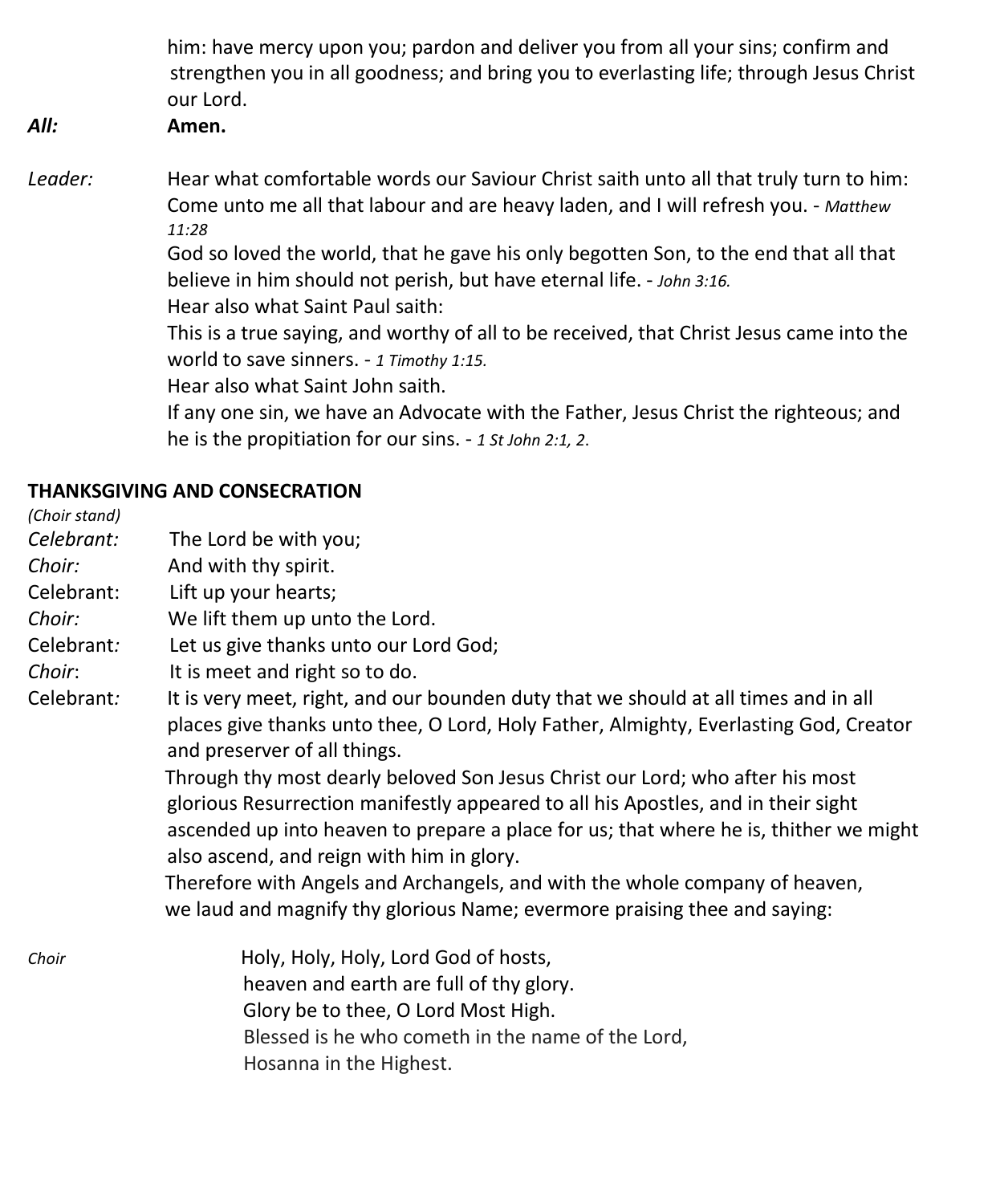#### **PRAYER OF CONSECRATION**

*Celebrant*: BLESSING and glory and thanksgiving be unto thee Almighty God, our heavenly Father, who of thy tender mercy didst give thine only Son Jesus Christ to take our nature upon him, and to suffer death upon the Cross for our redemption; who made there, by his one oblation of himself once offered, a full, perfect, and sufficient sacrifice, oblation, and satisfaction, for the sins of the whole world; and did institute, and in his holy Gospel command us to continue, a perpetual memorial of that his precious death, until his coming again.

> Hear us, O merciful Father, we most humbly beseech thee; and grant that we receiving these thy creatures of bread and wine, according to thy Son our Saviour Jesus Christ's holy institution, in remembrance of his death and passion, may be partakers of his most blessed Body and Blood; who, in the same night that he was betrayed, took Bread; and, when he had given thanks, he brake it; and gave it to his disciples, saying, Take, eat; this is my Body which is given for you: Do this in remembrance of me. Likewise after supper he took the Cup; and, when he had given thanks, he give it to them, saying, Drink ye all, of this; for this is my Blood of the new Covenant, which is shed for you and for many for the remission of sins: Do this, as oft as ye shall drink it, in remembrance of me.

> Wherefore, O Father, Lord of heaven and earth, we thy humble servants, with all thy holy Church, remembering the precious death of thy beloved Son, his mighty resurrection, and glorious ascension, and looking for his coming again in glory, do make before thee, in this sacrament of the holy Bread of eternal life and the Cup of everlasting salvation, the memorial which he hath commanded; And we entirely desire thy fatherly goodness mercifully to accept this our sacrifice of praise and thanksgiving, most humbly beseeching thee to grant, that by the merits and death of thy Son Jesus Christ, and through faith in his blood, we and all thy whole Church may obtain remission of our sins, and all other benefits of his passion; And we pray that by the power of thy Holy Spirit, all we who are partakers of this holy Communion may be fulfilled with thy grace and heavenly benediction; through Jesus Christ our Lord, by whom and with whom, in the unity of the Holy Spirit, all honour and glory be unto thee, O Father Almighty, world without end.

*All:* **Amen.**

*Celebrant:* The peace of the Lord be always with you; *All:* **And with thy Spirit.**

*All:* **We do not presume to come to this thy Table, O merciful Lord, Trusting in our own righteousness, But in thy manifold and great mercies. We are not worthy So much as to gather up the crumbs under thy Table. But thou art the same Lord, Whose property is always to have mercy: Grant us therefore, gracious Lord, So to eat the Flesh of thy dear Son Jesus Christ, And to drink his Blood, That our sinful bodies May be made clean by his Body, And our souls washed through his most precious Blood, And that we may evermore dwell in him, And he in us. Amen.**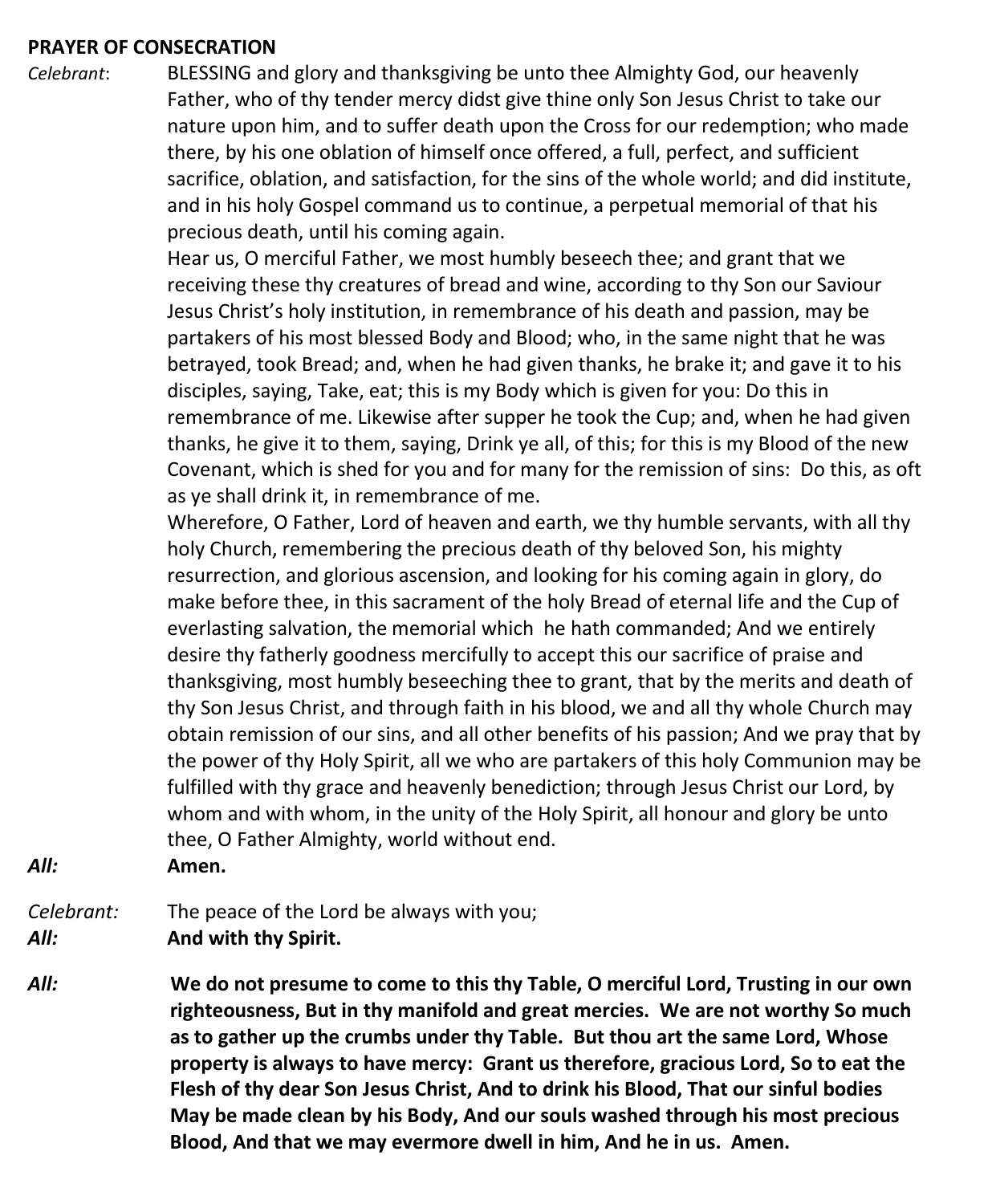**Choir:** Agnus Dei

#### **Administration of Communion**

You are invited to receive communion in one kind from one of two standing stations: one station at the chancel steps, and one at the cross of the main aisle. Please keep your distance from members of other  *families.*

 *Please keep your face mask on while you hear the words of administration or blessing. If you do not wish to receive the sacrament, you are welcome to come forward for a blessing.*

#### **PRAYERS AFTER COMMUNION**

*Celebrant:* Let us pray. OUR Father

- *All:* **who art in heaven, hallowed be thy name, thy kingdom come, thy will be done, on earth as it is in heaven. Give us this day our daily bread; and forgive us our trespasses, as we forgive them that trespass against us; and lead us not into temptation, but deliver us from evil. For thine is the kingdom, the power, and the glory, for ever and ever. Amen.**
- *Celebrant:* Almighty and everliving God, we most heartily thank thee that thou dost graciously feed us, in these holy mysteries, with the spiritual food of the most precious body and blood of thy Son our Saviour Jesus Christ; assuring us thereby of thy favour and goodness towards us; and that we are living members of his mystical body, which is the blessed company of all faithful people; and are also heirs through hope of thy everlasting kingdom.
- *All:* **And here we offer and present unto thee, O Lord, ourselves, our souls and bodies, to be a reasonable, holy, and living sacrifice unto thee. And although we are unworthy, yet we beseech thee to accept this our bounden duty and service, not weighing our merits, but pardoning our offences; through Jesus Christ our Lord, to whom, with thee and the Holy Ghost, be all honour and glory, world without end. Amen.**

#### **BLESSING**

#### **Hymn 451 King of Love, O Christ, We Crown You** (vv 2,3,4)

*King of life, you have created wheat in golden harvest spread: make your servants strong to serve you by the gift of daily bread. Feed us with your body broken, with your blood out poured sustain, that our souls divinely strengthened may the life eternal gain.*

*King of mercy, you have saved us from the haunting sense of loss, nailing in your vast compassion sin's indictment to the cross. Those who love, by your sore anguish, from the past* 

*you cleanse and free, breathing words of absolution, throned and reigning from the tree.*

*King triumphant, King victorious, take your throne our hearts within, lest the might of fierce temptation snare us into deadly sin. By the Spirit's rich anointing, grant us strength life's race to run, till the power of sin be vanquished, till the prize of God be won.*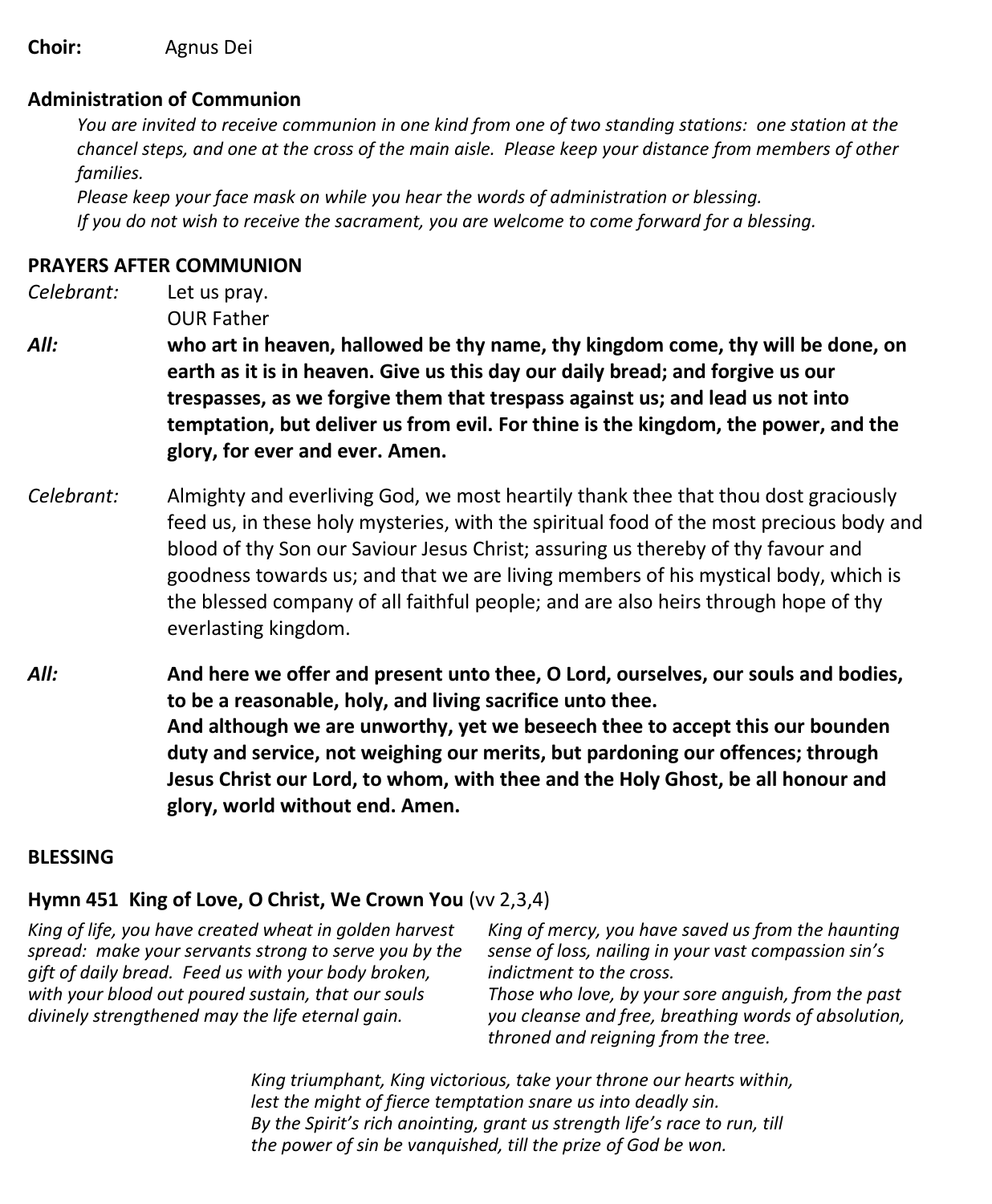| Greeter      | lan Rice                  |
|--------------|---------------------------|
| Readers      | Chris and Jean Houston    |
| Altar Guild  | Susan Hirst, Pam Gradwell |
| Flower Guild | Nancy Knudstrup           |
| Technician   | Gerry Hill                |

Flowers are to the glory of God and in loving memory of Reinhart Kusserow, the gift of his wife, Helen; and in celebration of 40 years of happiness and Max's birthday, the gift of Maureen McIntyre.

# **Announcements for May 29, 2022**

#### **This Week at St. John's**

| Monday    | 1:30 p.m. Land Acknowledgment Sharing Circle (online)      |
|-----------|------------------------------------------------------------|
|           | 7:00 p.m. Bible Study at Portage                           |
| Tuesday   | 5:30 p.m. Volunteer Choir Rehearsal                        |
| Wednesday | 10:00 a.m. Communion Service                               |
|           | 10:30 a.m. Knitters and Quilters                           |
| Thursday  | 9:00 a.m. Morning Prayer on Zoom                           |
|           | 11:00 a.m. Communion Service at Wellington Terrace         |
|           | 7:30 p.m. Parish Choir Rehearsal                           |
| Friday    | 9:00 a.m. Fall and Winter Staff Planning Morning           |
| Sunday    | 8:00 a.m. Holy Communion (BCP)                             |
|           | 9:00 a.m. Holy Eucharist (BAS) with Volunteer Choir        |
|           | 10:00 a.m. Holy Communion at Christ Church Chapel, Drayton |
|           | 11:00 a.m. Choral Matins (BCP) with Parish Choir           |
|           | 4:00 p.m. CHORAL EVENSONG - Queen's Platinum Jubilee       |

#### **Sharing Circle (on line) with members of Six Nations Monday May 30, 1:30 p.m.**

Join Rev Judy Steers and her colleague, Rhonda Johns, director of Nations Uniting, on Monday, May 30th for a conversation about Land Acknowledgements. **[Please email Judy](mailto:curate.stjohnselora@gmail.com)** if you are interested - the sharing circle is on zoom, beginning at 1:30 pm. and includes Indigenous and settler participation. This is part of a semi-monthly Sharing Circle which is hosted by Nations Uniting, an Indigenous-led ministry of the United Church on Six Nations.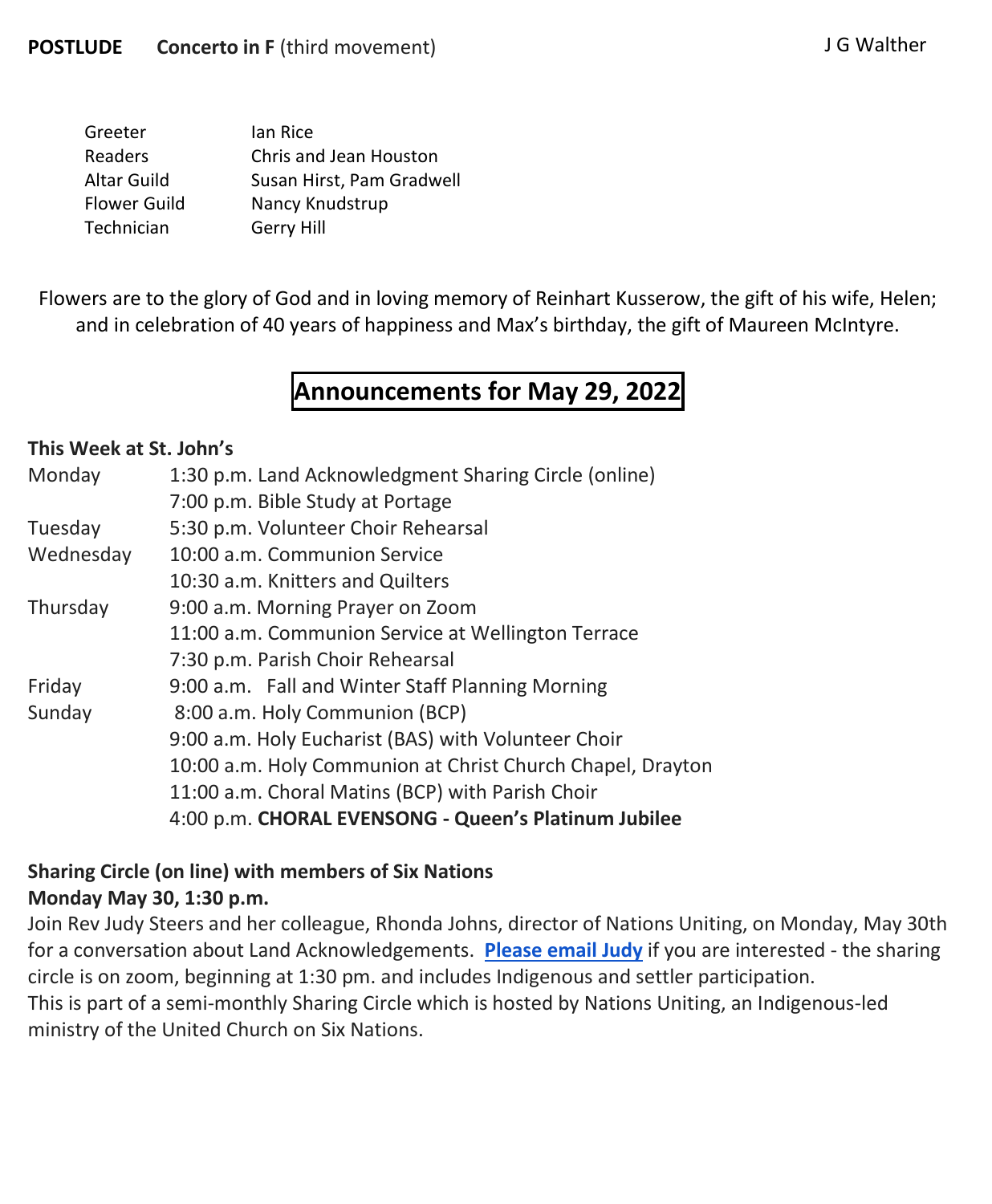#### **Choral Evensong for Queen's Platinum Jubilee Sunday June 5, 4:00 p.m. with Octet.**

Not to be missed, invite your friends to join you in this beautiful liturgy to give thanks for the Queen's 70 years of faithful service as our Sovereign.

Hats, fascinators, and royal attire are welcome. We are decorating the reception space to celebrate the spirit of the occasion.

Working within our Guidelines for Ministry, weather permitting we are preparing for an outdoor reception after the service. Please contact Judy Bates or Clare Johnston if you can help in any way with the outdoor reception. The service will be live-streamed.

#### **We need your Help**

With the warmer weather we are opening our doors for tourists to come inside to take a moment to enjoy our beautiful space, to learn about St. John's, and to offer a prayer. The Rector is making a schedule of people who are willing to be a "host" for one hour on a Saturday or Sunday afternoon in June or July to welcome and engage our visitors. Please contact the Rector if you want to participate. Until we are able to secure some of our live-streaming equipment, we are limiting Open Doors to times when someone is on site.

#### **Fiercely Loved**

#### **Sunday June 12, 4:00 p.m**.

Join the Bishop and people across the Diocese as we celebrate the presence and participation of 2SLGBTQIA+ in our communities. The service is in-person and live-streamed on YouTube Niagara Anglican.

#### **Participating at St. John's**

If you are interested in being a Greeter on Sunday at 11, please contact Thomas Littlewood; or if you would like to help the live-streamed tech team, please contact Rev'd Judy Steers; or help with our social media presence, please contact Colleen Murray. All of them can be reached by leaving a message at the office, 519-846-5911.

There is a role for you at St. John's.